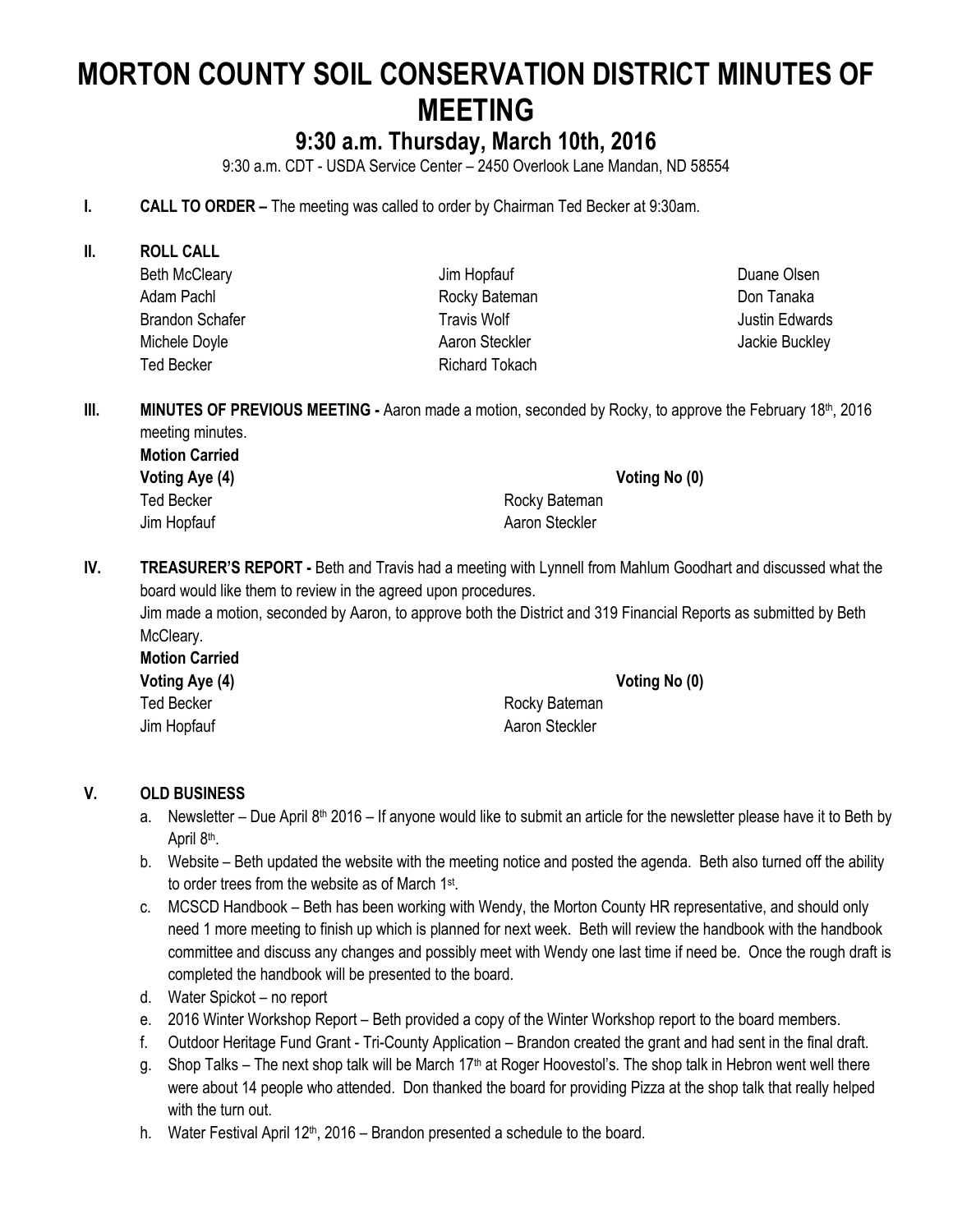i. Achievement Winner Nominees – Jesse Smith, Doug Hille, Roger/Russell Hoovestol, & George Ferderer – Brandon explained the reason for the choices of the nominees. The board opened up a secret ballot to the voting board members and associate board members. The private votes were tallied and the vote came in that Doug Hille would be the 2016 Morton County 2016 Achievement Winner. Rocky will ask Doug if he will accept the Nominee.

Travis arrived at the meeting.

- j. Hiring Tree Crew Adam posted the job description to the job service website.
- k. Morton County Ag Day March 17<sup>th</sup>, 2016 Brandon stated that this year the staff is shorthanded and that it would be better to try to attend next year.

#### **VI. REVIEW WORK PLAN/CALENDAR**

#### **VII. NEW BUSINESS**

- a. Multi-County Workshop Each Soil Conservation District was asking their board if they would like to participate. Brandon has not received a response.
- b. Camera Prices Beth passed around different camera options that the staff reviewed to present to the board. The total cost for the camera and supplies is around \$450. Rocky made a motion, seconded by Jim, to approve a \$500 budget and to approve for the staff to purchase a video camera and camera items. **Motion Carried**

| Voting Aye (5)     | Voting No (0)  |  |
|--------------------|----------------|--|
| <b>Ted Becker</b>  | Rocky Bateman  |  |
| Jim Hopfauf        | Aaron Steckler |  |
| <b>Travis Wolf</b> |                |  |

- c. Nutritional Balance Workshop Richard reported that the Nutritional Balance workshop was well received and well attended.
- d. Farming for the Bottom Line Jackie presented a report and stated that they had a good turnout, although numbers were down a little from last year. The committee is wondering if they should stick to an economic theme or change to a different topic. Rocky suggested that if they could get someone that could focus on no till and soil health that would include the economic side that would be good. Jackie suggested maybe looking into a key note speaker then charging admission to attend the workshop.
- e. Reissue Checks Aaron Steckler & Ted Becker Jim made a motion, seconded by Rocky, to reissue both Aaron Steckler's check (#11906) and Ted Becker's check (#10826) as they did not clear the bank and have been misplaced.

| <b>Motion Carried</b> |                |
|-----------------------|----------------|
| Voting Aye (4)        | Voting No (0)  |
| <b>Ted Becker</b>     | Rocky Bateman  |
| Jim Hopfauf           | Aaron Steckler |

f. Newspaper Articles – Jim made a suggestion about publishing annual reports in the newspapers. Beth will check on prices for a full page add, half page add, and quarter page add. Beth will also check on prices for a small add for promoting our website.

#### **VIII. REPORT OF DISTRICT EMPLOYEES**

- a. District Technician
	- 1. Update on Trees and Fabric Adam stopped taking hand plant orders as of March 1<sup>st</sup>. This year there was a total of 8,612 hand plant and replacement trees ordered. Last year there was only 8,408 trees ordered. 39% of the tree orders came from the newsletter, 25% from the office, and 21% from the website. Adam will provide a full report at the end of tree season.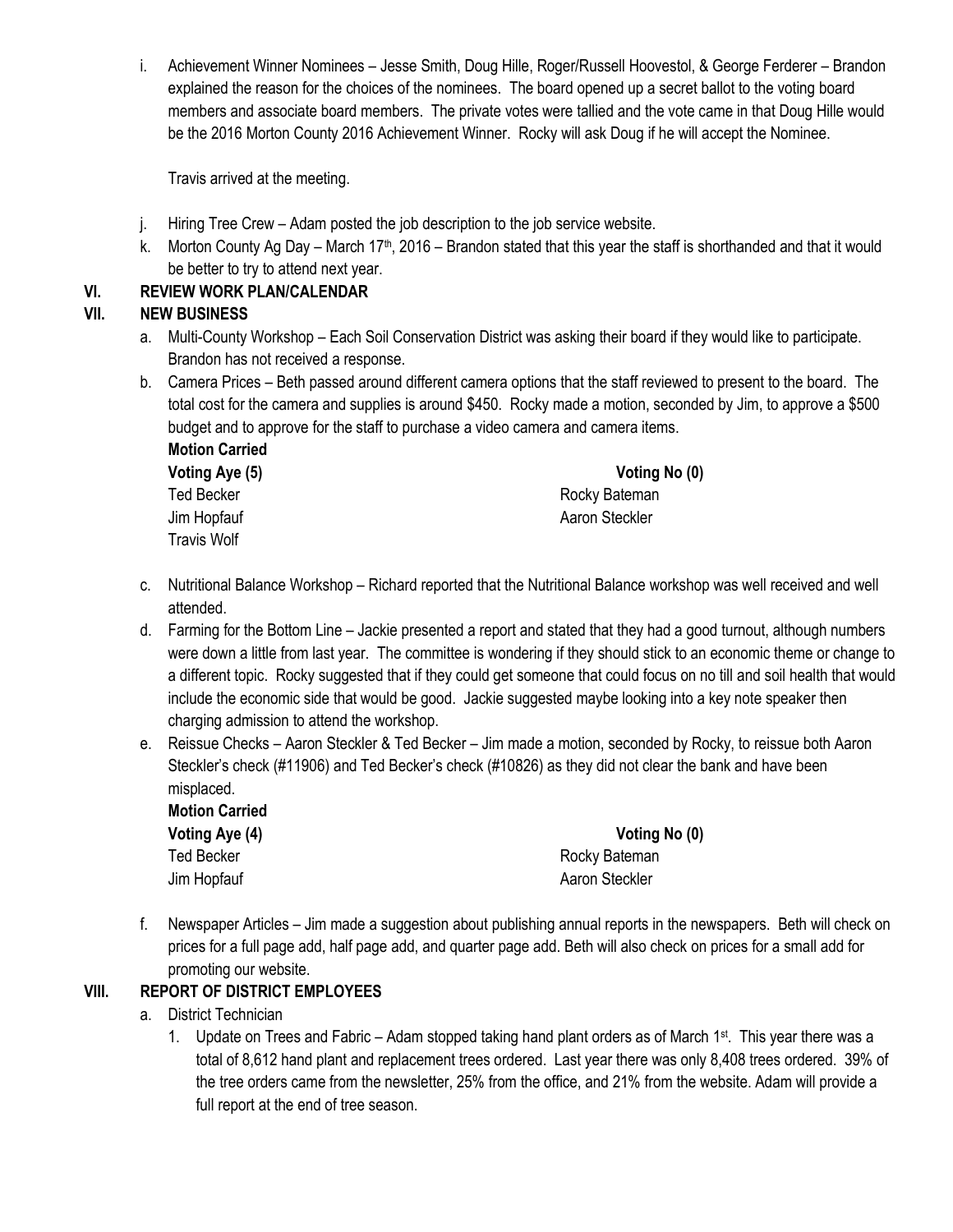- 2. Garden Expo Located at the Bismarck Event Center April 15-16<sup>th</sup>. Adam was wondering if the board wanted to pay to have a booth there. Adam stated that the prices is around \$300.00. The board decided to not have a booth at the Garden Expo this year.
- 3. Lincoln Oakes Adam read an email from Lincoln Oakes. The email stated that we are not able to get certain species of trees as we were on a wait list. Adam was unaware that we were even on a wait list. Adam responded to the email asking for an explanation. Bill responded with an email that Adam also read to the board.

Rocky was appointed to the state board to fulfill the term of Myron Lick. Rocky brought up the situation that we are having with Lincoln Oakes at the NDASCD board meeting; and informed the MCSCD board of the response.

- b. District Secretary
	- 1. Admin Update Beth has been working on final corrections and fixes to QuickBooks. She has also been working on the handbook with Wendy.
	- 2. Youth Range Camp Sponsorship Beth has been getting some questions on whether or not the board will sponsor kids again this year for Youth Range Camp. This year's dates (tentative) is June 21-24<sup>th</sup>. Location is Hanson's Logging Cabin Ranch.

Travis made a motion, seconded by Aaron, to sponsor 5 students and pay \$100 for each student with approved attendance.

**Motion Carried Voting Aye (5) Voting No (0)** Ted Becker **Rocky** Bateman Jim Hopfauf **Aaron Steckler** Aaron Steckler Travis Wolf

3. Placemats for Churches – Beth reviewed some prices for ordering more placemats for churches and presented those prices to the board. So far we only have one church that has shown interest.

Jim made a motion, seconded by Rocky, to order 400 placemats from NACD soil stewardship website.

| <b>Motion Carried</b> |                |
|-----------------------|----------------|
| Voting Aye (4)        | Voting No (0)  |
| Ted Becker            | Rocky Bateman  |
| Jim Hopfauf           | Aaron Steckler |

- c. 319 Watershed Coordinator
	- 1. Update on Watershed Program Brandon attend the Farming for the Bottom Line workshop, the ND Water Quality Conference, and Nut Bal. Brandon will be attend the Clean Water ACT meeting in Bismarck on March 16th, 2016. Cultural Resources reviews are done for Shawn and George.
	- 2. Update on Soil Health Mentor Program Brandon is scheduling dates to plan for the upcoming year for each of the Mentors.

#### **IX. REPORT OF COOPERATING AGENCIES**

- a. District Conservationist
	- 1. NRCS Programs Update
		- a. EQIP Deadline is March 15<sup>th</sup> for new contracts to be submitted. The deadline for sign up for 2017 is May 1 st, 2016.
		- b.  $CSP Deadline$  is March  $31<sup>st</sup>$  for sign ups.
		- c. CRP There were two person that applied last year but have not yet been notified if they were approved.
- b. County Extension Agent Jackie presented report and are a part of these minutes.
- c. Farm Bill Biologist March 1st general CRP sign up deadline and Morton County had 7 sign ups. Ask Justin.
- **X. CORRESPONDENCE –** Chamber Connection Magazine, The Pasture Advisor newsletter, Understanding Financial Statements Fred Pryor Seminars and Pheasants Forever Farm Bill Biologist Newsletter.

#### **XI. APPROVE APPLICATIONS AND AGREEMENTS**